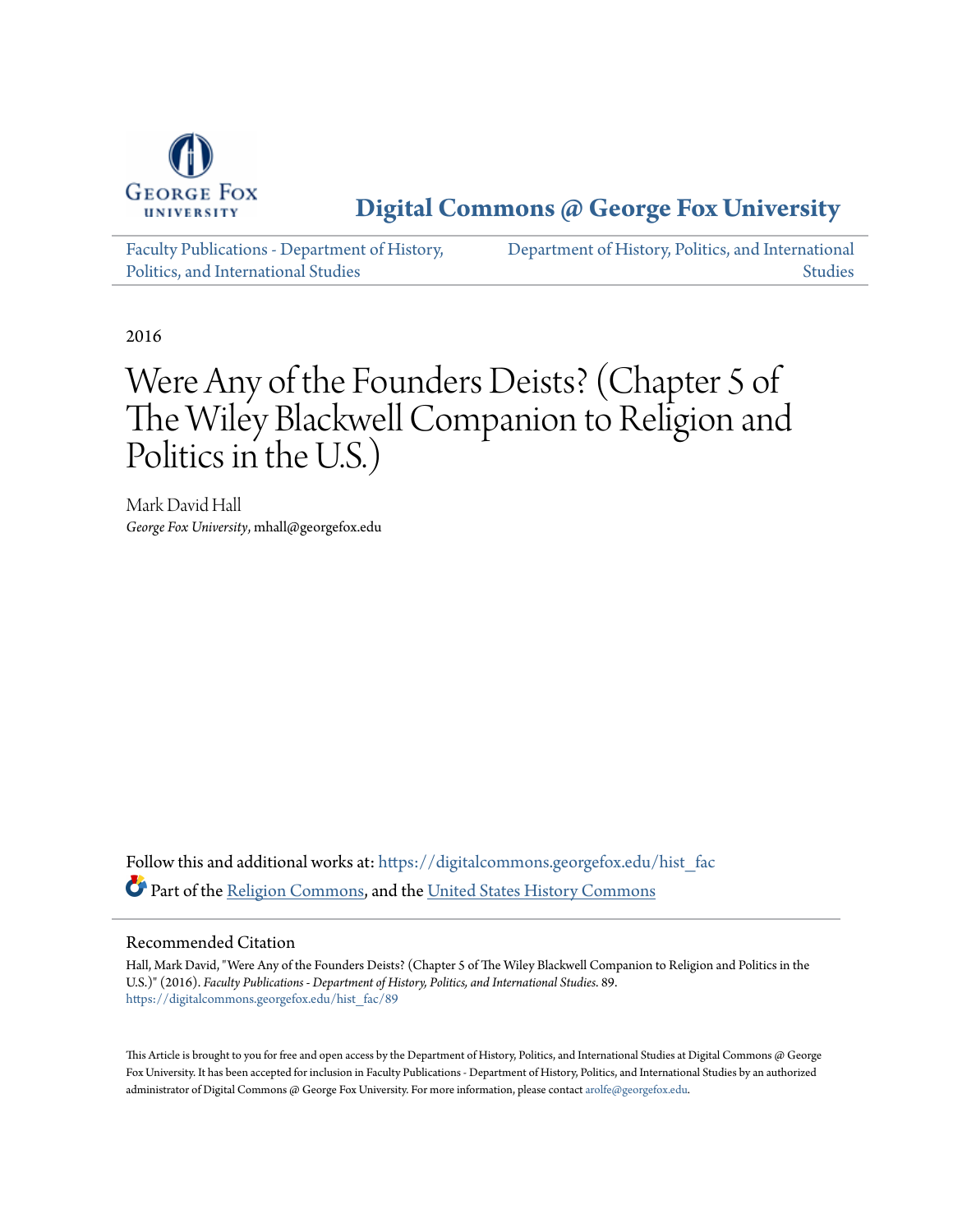# CHAPTER 5 Were Any of the Founders Deists?

Mark David Hall

"God set the world in motion and then abstained from human affairs"

(Wolfe 2006)

Scholars and popular authors regularly assert that the founders were deists. For  $\sum$  instance, historian Frank Lambert asserts that the "significance of the Enlightenment" and Deism for the birth of the American republic, and especially the relationship between church and state within it, can hardly be overstated." Law professor Geoffrey R. Stone similarly contends that "deistic beliefs played a central role in the framing of the American republic … [and the] founding generation viewed religion, and particularly religion's relation to government, through an Enlightenment lens that was deeply skeptical of orthodox Christianity." For a final example, the dean of American historians, Gordon S. Wood, opines that "The Founding Fathers were at most deists – they believed God created the world, then left it alone to run …"1

In the eighteenth century, deism referred to an intellectual movement that emphasized the role of reason in discerning religious truth. Deists rejected traditional Christian doctrine such as the incarnation, virgin birth, atonement, resurrection, trinity, divine inspiration of the Holy Scriptures, and miracles. For present purposes, this last point is critical; unlike most Christians, deists did not think that God intervenes in the affairs of men and nations. In Alan Wolfe's words, they believed that "God set the world in motion and then abstained from human affairs" (Wolfe 2006).

## Civic Leaders Who Publicly Embraced Deism

Given the numerous, powerful, and clear claims that that the founders were deists, it is striking that there are few instances of civic leaders in the era openly embracing deism or rejecting orthodox Christian doctrines.2 In 1725, during his first English sojourn,

*The Wiley Blackwell Companion to Religion and Politics in the U.S.*, First Edition. Edited by Barbara A. McGraw. © 2016 John Wiley & Sons, Ltd. Published 2016 by John Wiley & Sons, Ltd.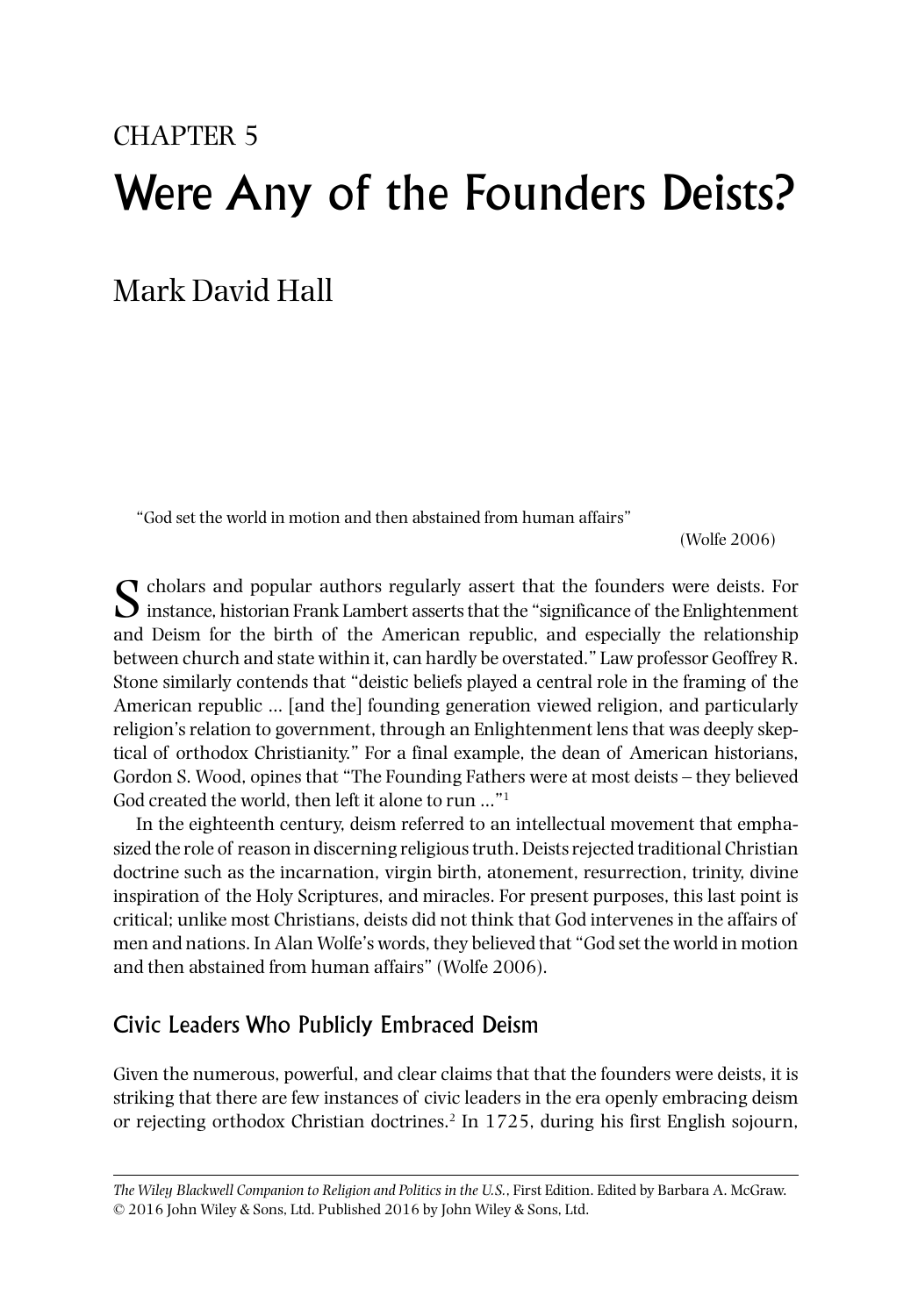Benjamin Franklin published an essay entitled "A Dissertation on Liberty and Necessity, Pleasure and Pain" in which he concluded that "Vice and Virtue were empty Distinctions" (Franklin [1725] 1959, 1:57–71). Deists emphasized the importance of morality, so the essay is not evidence of deism. But assuming Franklin was serious (often a dangerous assumption), the work is an example of a founder publicly rejecting a basic tenet of orthodox Christianity. Yet it is noteworthy that even as a young man Franklin rapidly concluded that the essay "might have an ill Tendency." He destroyed most copies of it before they could be distributed (Franklin [1725] 1959, 1:46).

In his autobiography, begun in 1771 and not published until after his death, Franklin acknowledged that he fell under the influence of deists as a young man. He noted his regret that his religious arguments "perverted" some of his friends, and in his later years he may have moved toward more traditional religious views (Franklin 1986, 45–46). In the Constitutional Convention of 1787, he reflected that "the longer I live, the more convincing proofs I see of this truth – *that God governs the affairs of men*" (Farrand 1987, 1:451, emphasis in original). Three years later he wrote a letter to Yale President Ezra Stiles in which he affirmed many traditional Christian doctrines but admitted that he had "some doubts" about the divinity of Jesus of Nazareth (Franklin [1790] 1987). As with most founders, Franklin's religious beliefs changed throughout his life. It seems reasonable, however, to classify him as a founder who both publicly and privately rejected or questioned some tenets of orthodox Christianity.

Ethan Allen, leader of the Green Mountain Boys, hero of Fort Ticonderoga, and advocate of statehood for Vermont, published the first American book advocating deism in 1784. *Reason the Only Oracle of Man* sold fewer than 200 copies, and after its publication Allen played no role in American politics. Even modern authors sympathetic to Allen's views recognize that he was a "disorganized and stylistically clumsy writer" and that the book never achieved great influence (Walters 1992a, xiii, 8, 92; Walters 1992b, 51–105; Jacoby 2004, 18).

A decade later, Thomas Paine published his famous defense of deism, *The Age of Reason*. Paine was born and raised in England and lived only 20 of his 77 years in America, so one can reasonably ask if he should be counted as an *American* founder. *The Age of Reason* was written and first published in Europe. Although the book sold reasonably well in the United States, the reactions of America's civic leaders to it were almost generally negative. Samuel Adams wrote his old ally a personal letter denouncing it, and John Adams, John Witherspoon, William Paterson, and John Jay each criticized the book. Benjamin Rush called *The Age of Reason* "absurd and impious," Charles Carroll condemned Paine's "blasphemous writings against the Christian religion," and Connecticut jurist Zephaniah Swift wrote that we "cannot sufficiently reprobate the beliefs of Thomas Paine in his attack on Christianity." Elias Boudinot and Patrick Henry went so far as to write book‐length rebuttals of it. When Paine returned to America, he was vilified because of the book. Indeed, with the exception of Jefferson and a few others, he was abandoned by all of his old friends.3

Some founders may have secretly approved of *The Age of Reason* but criticized it for political reasons. Yet the overwhelmingly negative reaction to the work says a great deal about American religious and political culture in the late eighteenth century. Whatever attraction deism may have had for a select few, clearly the American public was not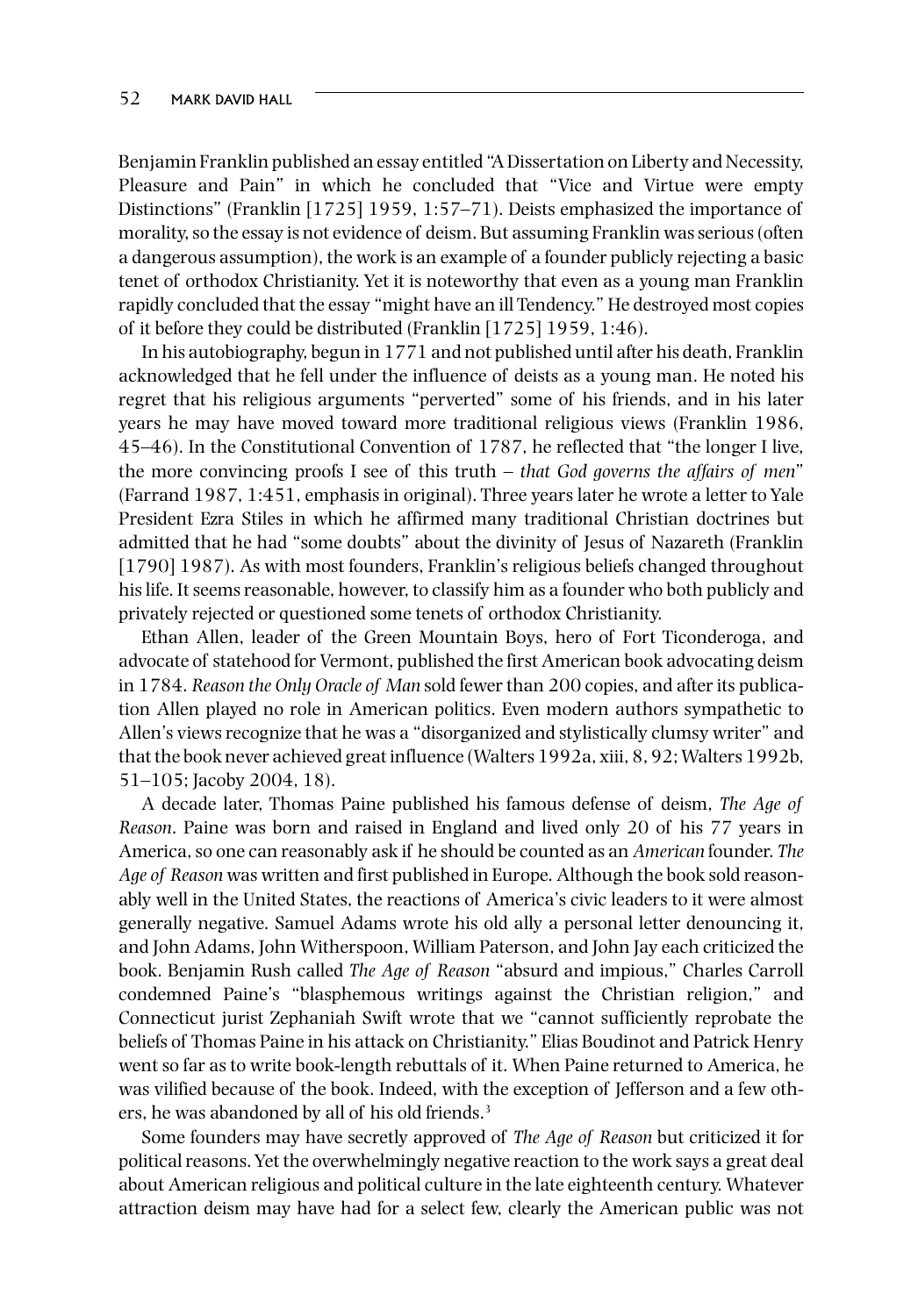ready to embrace such teachings or political leaders who advocated them. Franklin, Allen, and Paine may very well be the only civic leaders in the era who clearly and publicly rejected orthodox Christianity or embraced deism. If there are others, those who claim the founders were deists have not identified them.

## Civic Leaders Who Privately Embraced Deism

Thomas Jefferson definitely rejected orthodox Christianity, but he went to great lengths to keep his religious views far from the public's eye. Virtually all of the texts that reveal his true beliefs were letters written to family members or close friends; he often asked that they be kept private, and in some cases they were never sent (presumably because he was not sure the recipients could be trusted). An excellent example of this is an 1819 missive from Jefferson to William Short where he rejected doctrines "invented by ultra‐ Christian sects" such as "the immaculate conception of Jesus, His deification, the creation of the world by Him, His miraculous powers, His resurrection and visible ascension, His corporeal presence in the Eucharist, the Trinity, original sin, atonement, regeneration, election, orders of Hierarchy, etc." (Jefferson [1819] 1993).

Jefferson was a skeptic, but he realized that publicly advocating his religious views would be political suicide. Indeed, relatively minor lapses from his rule of secrecy, such as when he wrote in *Notes on the State of Virginia* (1787) that "it does me no injury for my neighbor to say there are twenty gods, or no god. It neither picks my pocket nor breaks my leg," came close to costing him the election of 1800 (Jefferson [1787] 1955, 159).

John Adams was a life‐long Congregationalist who believed it appropriate for the state to support and encourage Christianity. He respected the Bible's moral teachings, as indicated by an 1816 letter where he wrote "The Ten Commandments and the Sermon on the Mount contain my Religion" (Adams [1816a] 1959). Yet in an 1813 letter to his son, he made it clear that he rejected the divinity of Christ: "An incarnate God!!! An eternal, self‐existent, omnipresent omniscient Author of this stupendous Universe suffering on a Cross!!! My Soul starts with horror, at the Idea" (Adams [1816b] 2005). Like Jefferson, Adams kept his religious views extremely private. Indeed, the public's perception that he was a Calvinist who would impose a national church on the American people contributed to his losing the election of 1800. But he nevertheless must be numbered among those founders who privately rejected Christian orthodoxy.

Three other founders are regularly referred to as deists: Washington, Madison, and Hamilton. Yet no author has ever produced a public *or private* journal entry, letter, or essay where these men clearly reject Christianity or embrace deism. The case that they did so is almost entirely negative, resting on some combination of observations that they seldom used familiar biblical appellations for God or Jesus Christ, did not regularly attend church, chose not to become communicants, and/or did not always act in a moral manner.

In the case of George Washington, for instance, authors such as David Holmes argue that he referred to God with "Deistic terms [such] as 'Providence,' 'Heaven,' 'the Deity,' 'the Supreme Being,' 'the Grand Architect,' 'the Author of all Good,' and 'the Great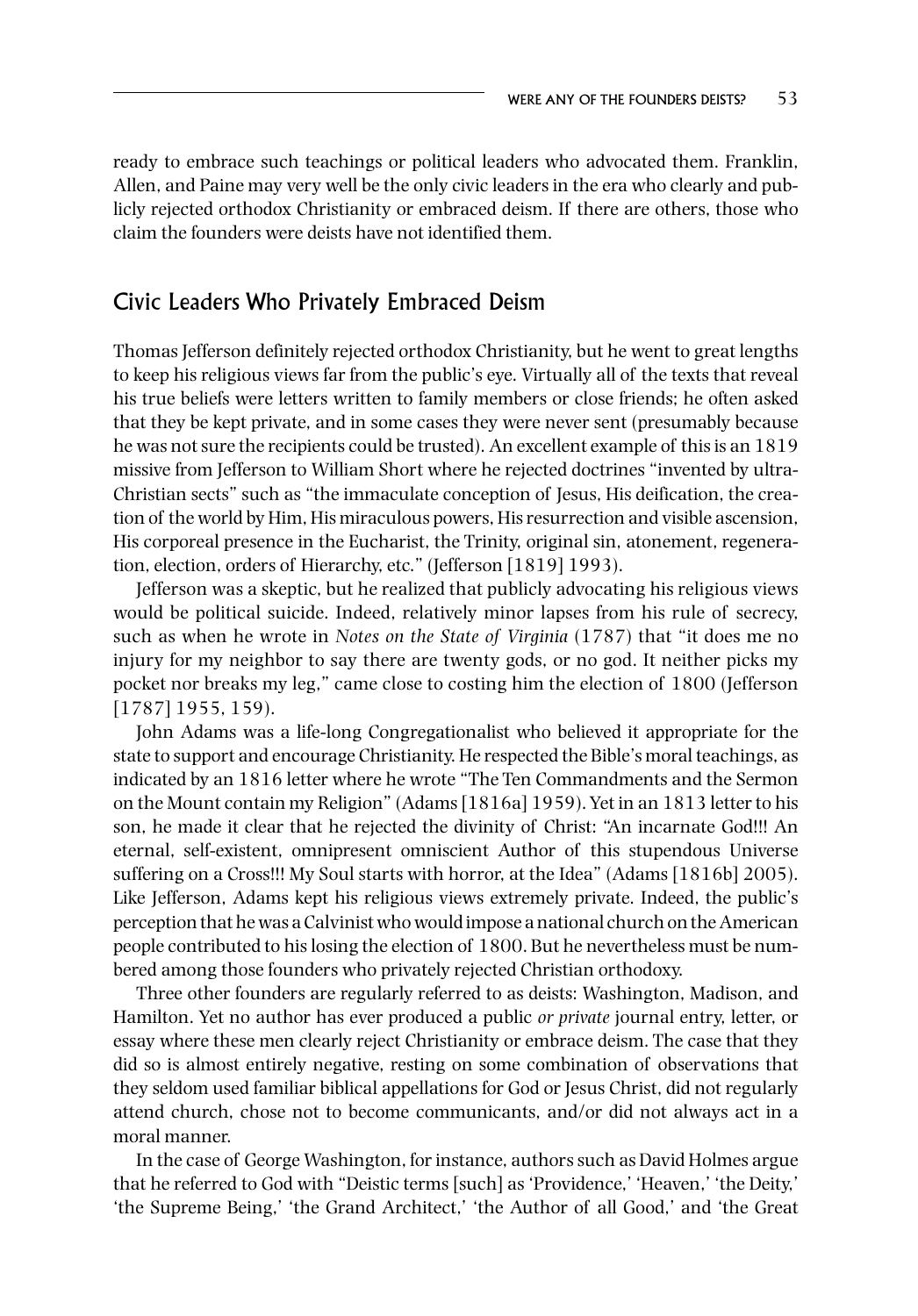Ruler of Events'" (Holmes 2006, 47, 65). Yet indisputably orthodox Christians regularly used such appellations (a point discussed below). On the surface, Washington's refusal to take communion suggests that he was not a serious Christian; however, as historian John Fea points out, this "was not uncommon among eighteenth‐century Anglicans," and Washington may have done so because he "did not believe he was worthy to participate in the sacrament" (Fea 2010, 185).

It is impossible to assess and engage every argument in the voluminous literature about Washington's religious beliefs. Yet it is worth reemphasizing that none of the authors who claim Washington was a deist has cited a text where he rejected a basic tenet of orthodox Christianity. It is the case that a 1791 letter drafted by Jefferson and signed by Washington to the emperor of Morocco includes the sentence: "May that God, whom we both adore, bless your Imperial Majesty with long life, Health and Success, and have you always, great and magnanimous Friend, under his holy keeping" (Washington [1791] 1999, 8:33). Conflating the God of Christianity and the God of Islam is problematic from a traditional Christian perspective, yet given the diplomatic context it seems imprudent to read too much into this missive.

Washington is sometimes accused of having an extramarital affair, and there is no doubt that Alexander Hamilton did so. Some historians cite such actions as evidence that particular founders were not serious or orthodox Christians. But this line of argument neglects the traditional Christian teaching that even saints sin. If the standard of being a Christian is moral perfection, no one has ever been a Christian.

Madison was intensely private about his religious beliefs, so those who assert he was a deist often cite secondhand accounts to support their claims. For instance, an Anglican minister, William Meade, recollected 20 years after Madison's death that "I was never at Mr. Madison's but once, and then our conversation took such a turn though not designed on my part as to call forth some expressions and arguments which left the impression on my mind that his creed was not strictly regulated by the Bible." Such evidence should not be dismissed, but it needs to be treated cautiously. In this case, one should not read too much into an "impression" made by someone who visited Madison's home only once, and it is not self‐evident what Meade meant by Madison's creed not being "strictly regulated by the Bible" (Meade 1857, 2:99–101).

Authors arguing that the founders were deists often rely on stories such as those by Bishop Meade, but they tend to ignore or dismiss other secondhand accounts that the founders were pious, orthodox Christians. For instance, John Marshall, the great jurist who served on Washington's staff during the War for Independence, wrote that the general was a "sincere believer in the Christian faith, and a truly devout man" (Marshall 1832, 2:445). Similarly, a Frenchman who knew Washington said that "[e]very day of the year, he rises at five in the morning; as soon as he is up, he dresses, then prays reverently to God" (quoted in Chinard 1940, 119). There are many similar accounts attesting to Washington's piety by people who knew him well that are regularly ignored by those who would label him a "cool deist" or a "Lukewarm Episcopalian" (Ellis 2004, 45).

Virtually every author who argues that the founders were deists cites Washington, Madison, and Hamilton as examples of deists in the era. Each of these men wrote a great deal, and scholars have recovered many of their papers. Washington's collected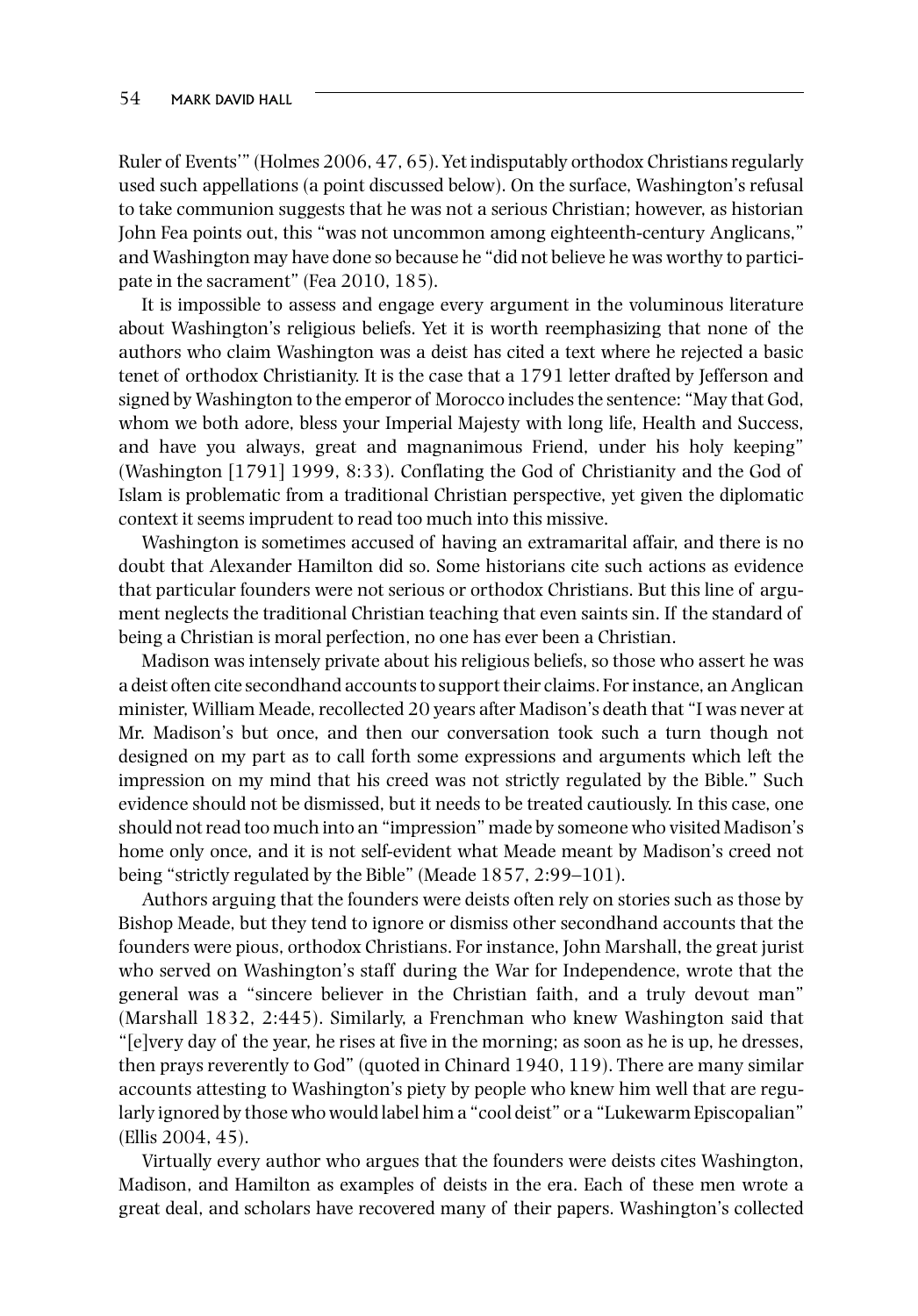papers are projected to fill 90 volumes, Madison's 50, and Hamilton's 32. Yet these writers have not cited a single instance where these founders clearly rejected a basic tenet of orthodox Christianity or embraced deism. Some of their actions or inactions may suggest that, at least at certain points in their lives, they were not pious, orthodox Christians. As well, it is highly unlikely that if Washington were alive today he "would freely associate with the Bible‐believing branch of evangelical Christianity that is having such a positive influence upon our nation," as Tim LaHaye has argued (LaHaye 1987, 113). To question whether these founders were deists is not to claim that they were pious, evangelical Christians.4 Yet it is a different thing altogether to make the affirmative claim that they were deists. In the absence of more compelling evidence, careful scholars should avoid or at least carefully qualify such assertions.

## Other Possibilities

In addition to civic leaders usually discussed by those who claim that the founders were deists, other founders occasionally put forward as deists include Benjamin Rush, Gouverneur Morris, Timothy Pickering, Joel Barlow, James Monroe, George Wythe, and, prior to his 1808 conversion, Noah Webster.<sup>5</sup> As with Washington, Madison, and Hamilton, the case that these men were deists is usually based upon negative evidence. Given the literally hundreds of men who played important roles in the War for Independence and the creation of America's constitutional order, other possible deists will undoubtedly come to light. But given the numerous, regular, and powerful claims that "most" founders were deists, it is remarkable how little evidence there is that more than a handful of founders merit this distinction.

## But Were Even a Handful of Founders Deists?

Thus far it has been demonstrated that there is a lack of evidence that the founders embraced deism or rejected basic tenets of orthodox Christianity. Before proceeding, it should be noted that if deism includes the idea that "God set the world in motion and then abstained from human affairs," then there is reason to believe that only one of these men was a deist. With the exception of Ethan Allen, all of the founders regularly called deists are clearly on record speaking or writing about God's intervention in the affairs of men and nations.6

George Washington, for instance, referred to "Providence" at least 270 times in his writings (Lillback 2006, 576). A good example is a 1755 letter to his brother, penned during the French and Indian War:

I have heard since my arrival at this place, a circumstantial account of my death and dying speech. I take this early opportunity of contradicting the first, and of assuring you that I have not, as yet, composed the latter. But by the all powerful dispensation of Providence, I have been protected beyond all human probability; I had 4 bullets through my coat, and two horses shot under me yet escaped unhurt although death was leveling my companions on every side me. (Washington [1755] 1983)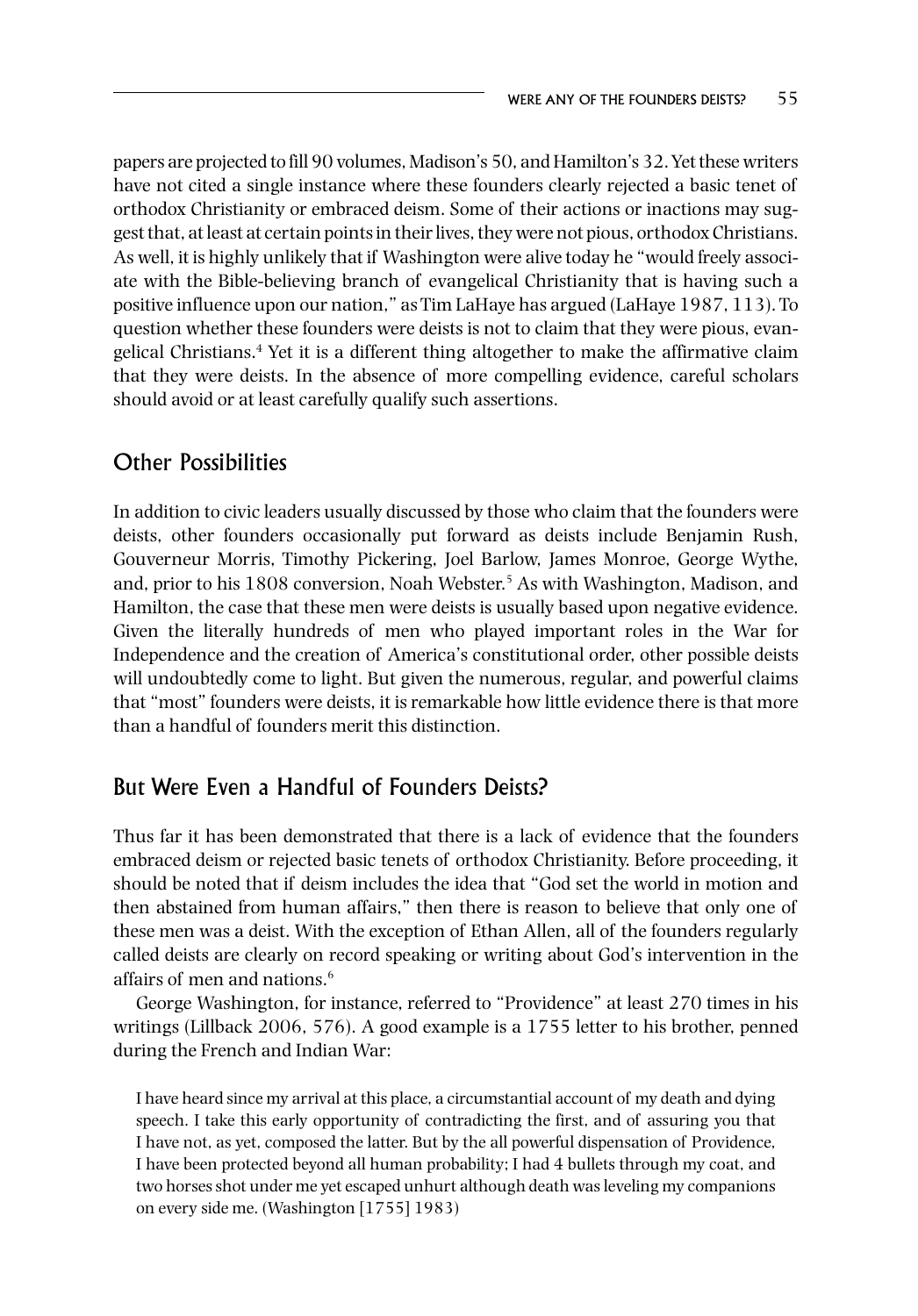His successor, John Adams, routinely invoked Providence as well, such as when he wrote his wife that "I must submit all my Hopes and Fears, to an overruling Providence, in which, unfashionable as the Faith may be, I firmly believe" (quoted in Hutson 2005, 176). Jefferson did not reference God's intervention in human affairs as often as his two predecessors, but he did so on occasion. His first inaugural address, for instance, included the line: "may that Infinite Power which rules the destinies of the universe lead our councils to what is best, and give them a favorable issue for your peace and prosperity" (Jefferson 1801).

Early in his life Franklin was perhaps more skeptical than any other founder, but by the end he seemed to believe in Providence. In the Constitutional Convention he noted that "[i]n the beginning of the contest with Great Britain, when we were sensible of danger we had daily prayer in this room for the divine protection. – Our prayers, Sir, were heard, and they were graciously answered … the longer I live, the more convincing proofs I see of this truth – *that God governs the affairs of men*" (Farrand 1987, 1:450–52). Franklin was the oldest delegate at the convention, and his proposal to open each day in prayer was seconded by Roger Sherman, an indisputably pious man who was the second oldest member. The delegates did not act on the suggestion, but Madison nevertheless discerned God's involvement in the proceedings. In *Federalist* No. 37 he wrote: "It is impossible, for the man of pious reflection, not to perceive in [the Constitutional Convention] a finger of that Almighty Hand, which has been so frequently and signally extended to our relief in the critical stages of the revolution" (Carey and McClellan 2001, 185).

Hamilton's religious views shifted significantly throughout his life, but at least in his early and later years he gave clear evidence of believing that God intervenes in the affairs of men and nations. For instance, shortly before his death he wrote an unknown recipient, encouraging him or her to: "Arraign not the dispensations of Providence – they must be founded in wisdom and goodness; and when they do not suit us, it must be because there is some fault in ourselves which deserves chastisement, or because there is a kind intent to correct in us some vice or failing of which, perhaps, we may not be conscious, or because the general plan requires that we should suffer partial ill" (Hamilton [1804] 1979).

Even the infidel Thomas Paine wrote in *The American Crisis*:

The vast extension of America makes her of too much value in the scale of Providence, to be cast, like a pearl before swine, at the feet of a European island; and of much less consequence would it be that Britain were sunk in the sea than that America should miscarry. There has been such a chain of extraordinary events in the discovery of this country at first, in the peopling and planting it afterwards, in the rearing and nursing it to its present State, and in the protection of it through the present war, that no man can doubt, but Providence hath some nobler end to accomplish than the gratification of the petty Elector of Hanover or the ignorant and insignificant King of Britain. (Paine [1778] 1995, 166)

Of course, some founders wrote or spoke of God intervening in human history more than others, and it is always possible that some did so simply for rhetorical effect. This is likely the case with Tom Paine. Yet it is noteworthy that most authors who claim the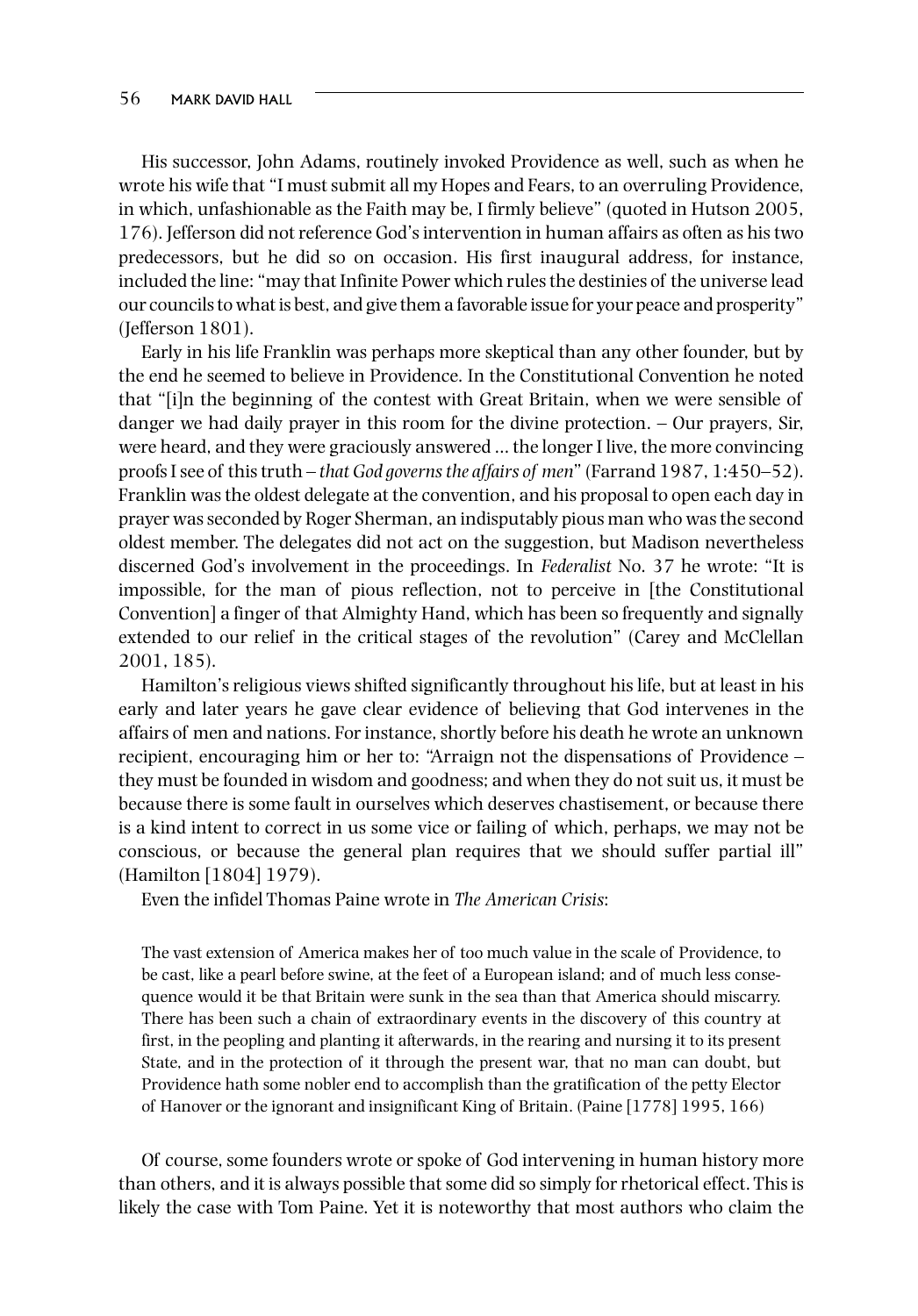founders were deists ignore these clear statements that God intervenes in the affairs of men and nations. If deism includes the idea that "God set the world in motion and then abstained from human affairs," then the number of civic leaders in the American founding who were deists may be only one, Ethan Allen; and other than his significant military victory at Fort Ticonderoga, his role in the American founding was minimal.

## God Words?

One of America's most significant founding documents, the Declaration of Independence, affirms the founders' "reliance on the protection of divine Providence." The text references God three other times, most critically with the stirring proposition that: "We hold these truths to be self‐evident: that all men are created equal; that they are endowed by their Creator with certain unalienable rights; that among these are life, liberty and the pursuit of happiness." As well, the Declaration mentions "the laws of nature of nature's God" and closes by "appealing to the Supreme Judge of the world" (Declaration 1776).

Some scholars have argued that the use of "distant" words for God or "vague and generic God‐language" like "Nature's God," "Creator," and "Providence" is evidence that the founders were deists (see e.g., Holmes 2006, 47, 65; Fea 2010, 131–33; Lambert 2003, 167). It may be the case that deists regularly referred to God in this fashion, but so did indisputably orthodox Christians. For instance, the Westminster Standards (a classic Protestant Reformed confession of faith), both in the original 1647 version and the 1788 American revision, refer to the deity as "the Supreme Judge," "the great Creator of all things," "the first cause," "righteous judge," "God the Creator," and "the supreme Law and King of all the world." The Standards also regularly reference God's providence, and even proclaim that "[t]he light of nature showeth that there is a God …" Similarly, Isaac Watts, the "father of English Hymnody," called the deity "nature's God" in a poem about Psalm 148:10 (Watts 1753, 4:356). Jeffry H. Morrison has argued persuasively that the Declaration's references to "'divine Providence' and 'the Supreme Judge of the World' would have been quite acceptable to Reformed Americans in 1776, and conjured up images of the 'distinctly biblical God' when they heard or read the Declaration" (Morrison 2002).<sup>7</sup> These terms for God may have been selected to appeal to a wide variety of Christian audiences, but there is little reason to believe that they were used because the founders were deists.

It may be objected that Jefferson, the man who drafted the Declaration, was hardly an orthodox Christian, and that is certainly true. But as Jefferson pointed out in an 1825 letter, the object of the Declaration was not to "find out new principles, or new arguments … it was intended to be an expression of the American mind, and to give that expression the proper tone and spirit called for by the occasion. All its authority rests then on the harmonizing sentiments of the day …" (Jefferson [1825] 1998). Even though Jefferson may have believed in a vague, distant deity, when his fellow delegates revised and approved the Declaration virtually all of them understood "Nature's God," "Creator," and "Providence" to refer to the God of Abraham, Isaac, and Jacob; a God who is active in the affairs of men and nations.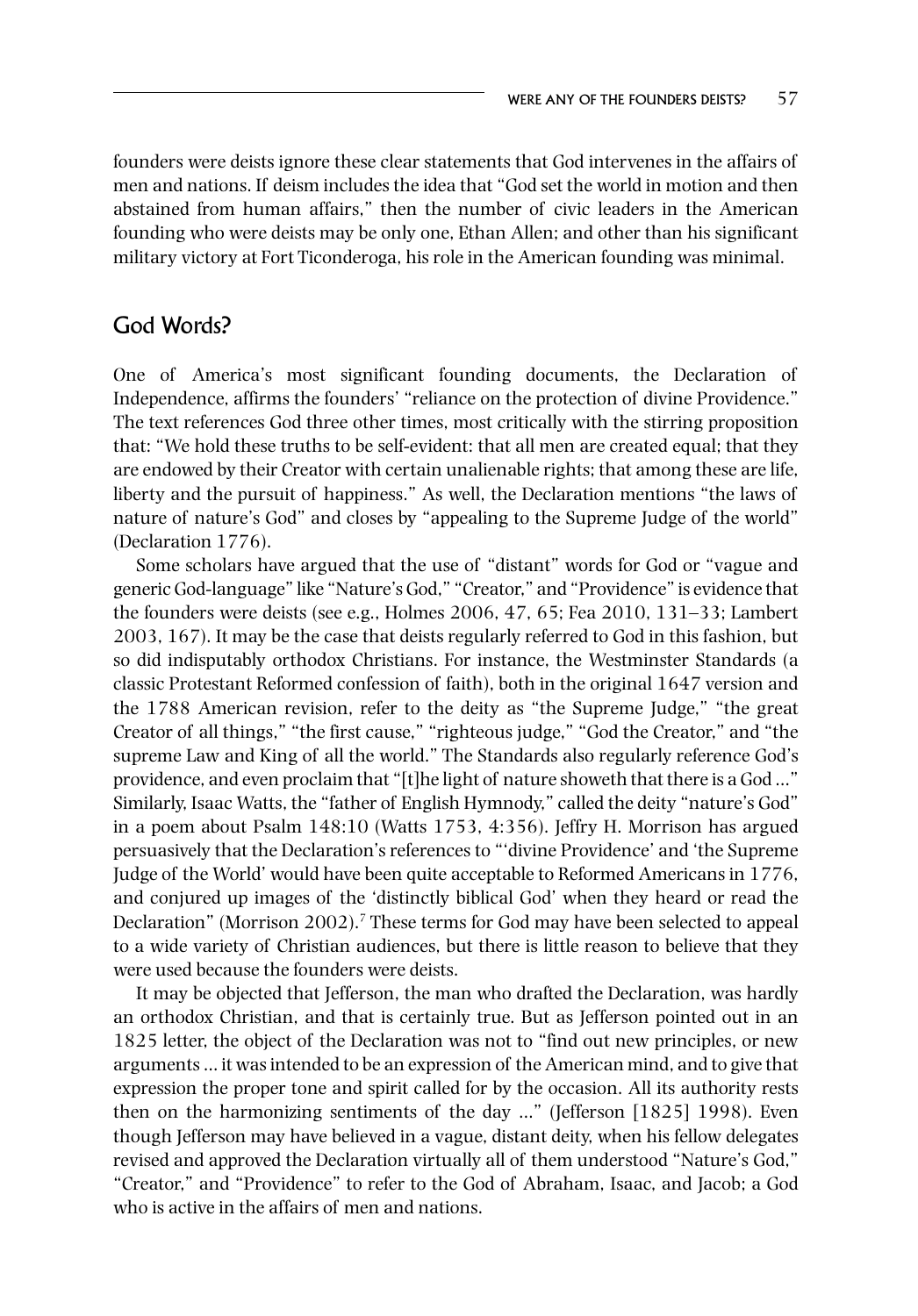## A Representative Sample?

Authors who contend that the founders were deists routinely highlight the views of some combination of seven men: Franklin, Washington, Adams, Jefferson, Madison, Hamilton, and Paine. If we accept a definition of deism that allows for God's intervention in human events (sometimes called "Providential Deism") and ignore the lack of evidence that Washington, Madison, and Hamilton rejected orthodox Christianity, it is possible to make a plausible case that these founders were deists. Yet if they were not representative of other founders, this finding suggests little with respect to the founding generation.

Consider for a moment the background and experiences of these seven individuals. Washington, Jefferson, and Madison were southern Anglican plantation owners. Hamilton was born and raised in the British West Indies, and Paine, the scion of a Quaker father and Anglican mother, was born and raised in England. In an era where few people traveled internationally, Jefferson and Adams spent significant time in Europe, and Franklin lived *most* of the last 35 years of his life in Britain and France. As adults, Franklin and Hamilton were nominal Anglicans, which means five of these seven founders (71%) were Episcopalians (compared to 16% of all Americans in that era) (Finke and Stark 1992, 55). The only member of a Reformed (Calvinist) church among these famous founders is Adams, but like some of his fellow Congregationalists (primarily in and around Boston) he was moving rapidly toward Unitarianism.<sup>8</sup>

By way of contrast, in his magisterial history of religion in America, Sydney Ahlstrom observed that the Reformed tradition was "the religious heritage of three‐ fourths of the American people in 1776" (Ahlstrom 1975, 1:426). Similarly, Yale historian Harry Stout states that prior to the War for Independence "the vast majority of colonists were Reformed or Calvinist" (Stout 1996, 17). These figures may be high – neither scholar explains or defends them – but a plethora of studies demonstrate that Calvinist churches dominated New England and were well represented throughout the rest of the nation. With the exception of John Adams, these Americans are unrepresented by the seven famous founders regularly discussed by those who contend the founders were deists. In the social science lexicon, these famous founders constitute an unrepresentative sample.

Adams was not the only member of a Reformed congregation to embrace something approximating deism in the founding era, but an excellent argument can be made that he is quite unrepresentative of civic leaders from the Reformed tradition. There is little reason to doubt, and much evidence to indicate, that the following Reformed founders were traditional Christians: Samuel Adams, Elias Boudinot, Eliphalet Dyer, Oliver Ellsworth, Matthew Griswold, John Hancock, Benjamin Huntington, Samuel Huntington, Thomas McKean, William Paterson, Tapping Reeve, Jesse Root, Roger Sherman, John Treadwell, Jonathan Trumbull, William Williams, James Wilson, John Witherspoon, Oliver Wolcott, and Robert Yates.<sup>9</sup>

One might object that *these* 20 founders do not represent the entire founding generation, which is true, but they are better representatives of the 75% of Americans who might reasonably be classified as Calvinists than the seven founders regularly referenced by those who argue the founders were deists. It is likely that, if one were to focus on elite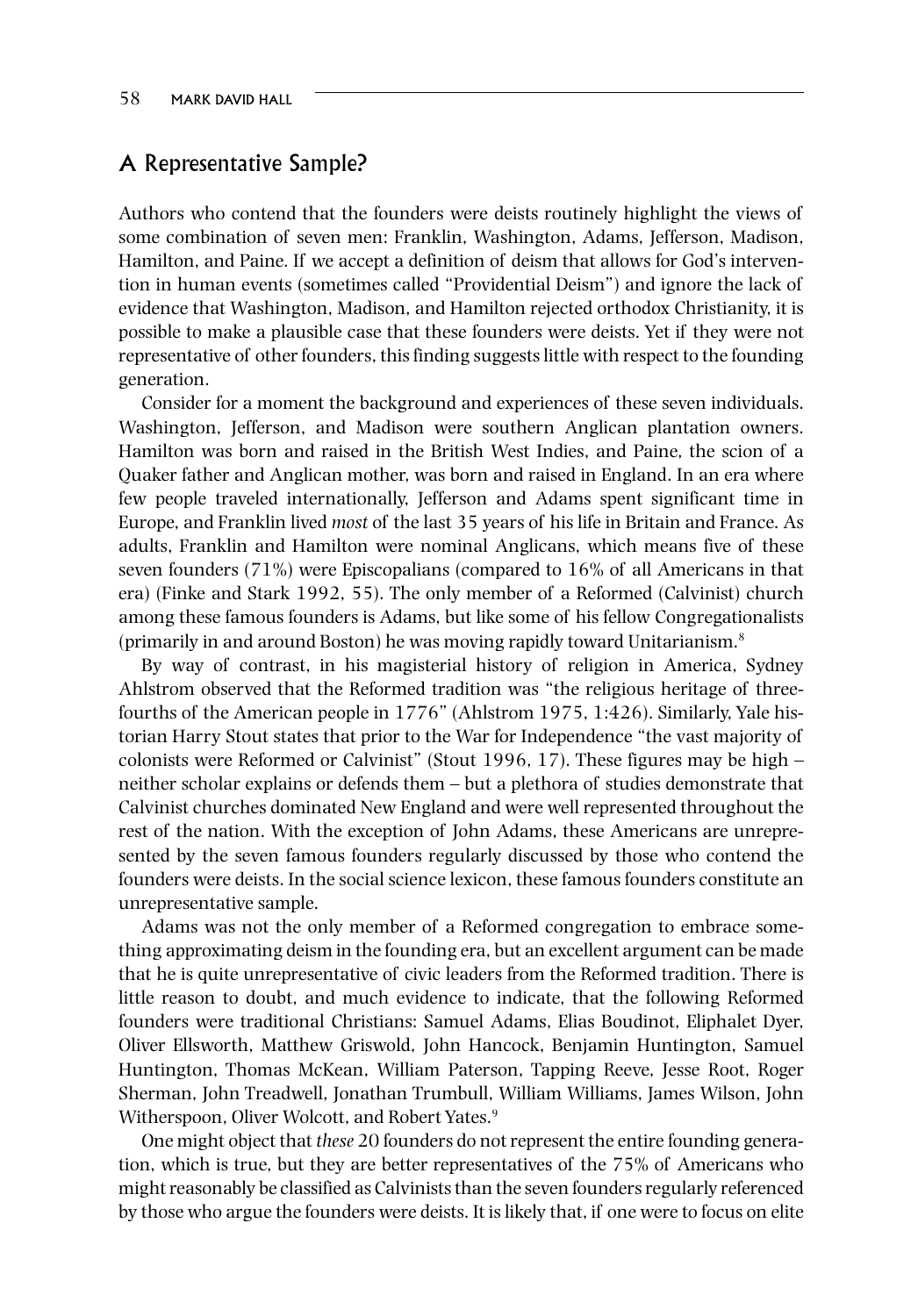Anglicans, one would find more evidence of deism in the era, but (1) there were not many elite Anglicans in America and, (2) one would find pious and traditional believers such as John Jay, Patrick Henry, and Henry Laurens in this group. Because most founders did not leave many letters, diaries, or other documents that shed light on their religious convictions, it is often difficult to discern much more than which church particular founders attended and/or joined. But students of the founding era should be careful not to read too much into this lack of evidence – and they certainly should not extrapolate from the absence of texts to the conclusion that these founders embraced deism. And it obviously violates the most basic rules of social science *and* history to generalize from the views of a few unrepresentative elites to the founding generation as a whole.

Space constraints make it impossible to present evidence that the examples of "orthodox" founders listed above were, in fact, orthodox Christians. Admittedly, the case is stronger for some than others.10 Yet the argument here is not that most founders were orthodox and pious, but that there is precious little evidence to suggest that most (or even many) of them were deists, at least as that term is popularly and historically understood. Scholars who contend that "most of the American founders embraced some form of Deism, not historically orthodox Christianity" should either find additional evidence to support such assertions or show that Franklin, Washington, Adams, Jefferson, Madison, Hamilton, and Paine represent the religious views of their fellow founders. If they cannot, they should limit their claims to these men – and, if they are careful scholars, they should, in the absence of more compelling evidence, remove Washington, Madison, and Hamilton from their lists of famous founders who were deists. Moreover, if by "deism" they include the idea that God is a "Creator or First Cause who subsequently stood aside from his creation to allow it to run according to its own rules" (Lambert 2003,  $176$ ),<sup>11</sup> they must acknowledge that the number of civic leaders in the founding era who were deists may be only one – Ethan Allen.

## Acknowledgment

The author is grateful to Daniel L. Dreisbach for his critical and substantial contributions to this chapter.

#### **Notes**

1 Lambert (2003, 161); Stone (2008, 7–8); Martin (1996, 376); Wood quoted in Smoler (1992). Other examples include: C. Beard and M. Beard (1930, 449: "When the crisis came, Jefferson, Paine, John Adams, Washington, Franklin, Madison, and many lesser lights were to be reckoned among either Unitarians or Deists. It was not Cotton Mather's God to whom the authors of the Declaration of Independence appealed; it was to 'Nature's God."); Gaustad (1993, 1:227: "the founding fathers themselves, largely deists in their orientation and sympathy …"); Hughes (2003, 50: "most of the American founders embraced some form of Deism, not historically orthodox Christianity."); Allen (2006, xiii: "the Founding Fathers were … skeptical men of the Enlightenment who questioned each and every received idea they had been taught."); Kaye (2005, 108: "[m]any of the nation's original Founders subscribed to some version of religious rationalism"); and Green (2010, 87: ("Although many of the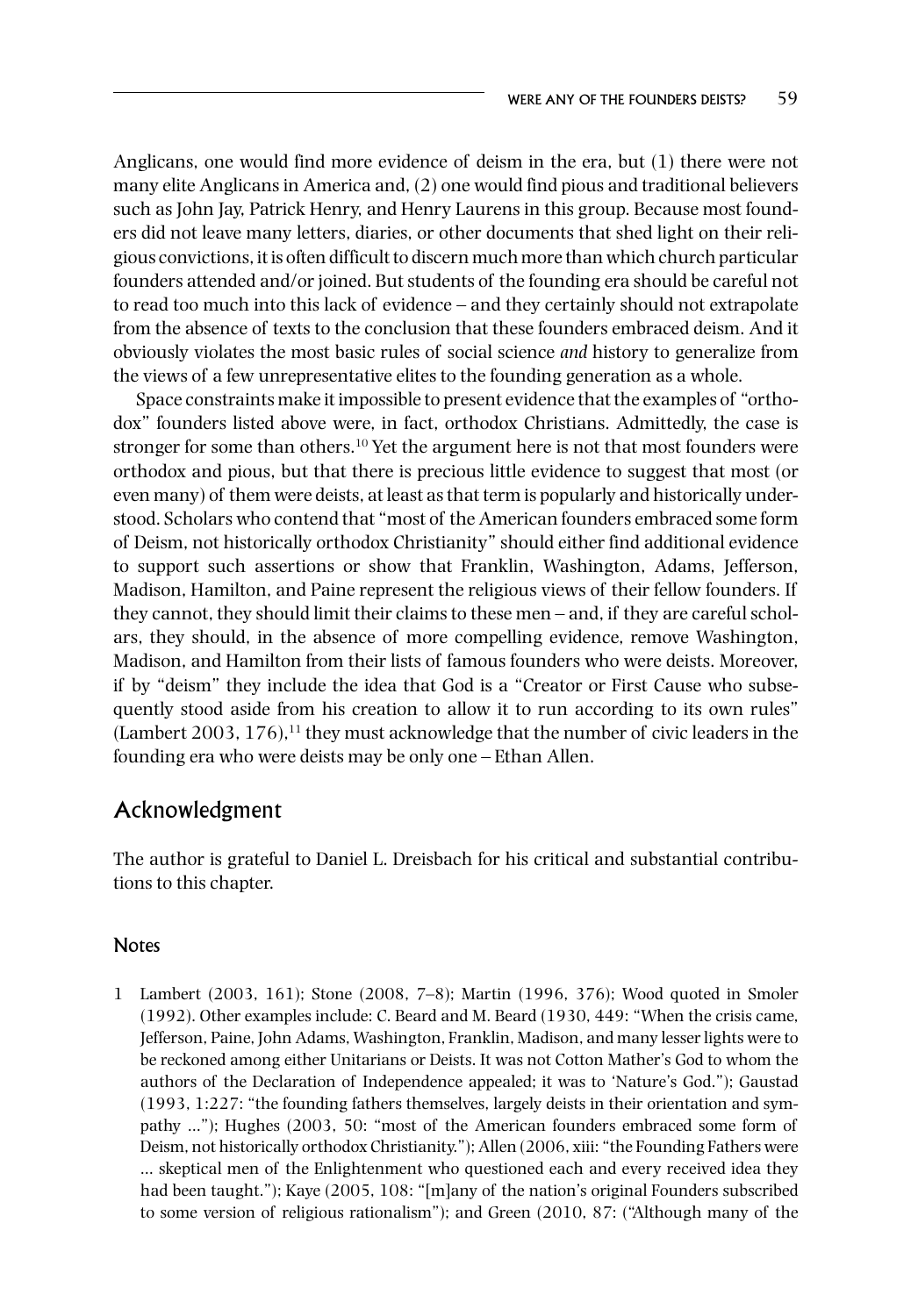nation's elites privately embraced deism, *The Age of Reason* and other works popularized irreligion among the laboring and working classes").

- 2 For reasons of space, clergy are not discussed in this chapter even though they played an important role in the American founding. Evidence suggests that some ministers, including Ebenezer Gay, Charles Chauncy, Jonathan Mayhew, and Elihu Palmer embraced deism or something akin to it. However, as Mark A. Noll (2005, 138–45) argues in his magisterial *America*'*s God: From Jonathan Edwards to Abraham Lincoln*, there is little reason to doubt that the vast majority of clergy in the era were anything other than orthodox Christians.
- 3 Part one of *The Age of Reason* was published in 1794, part two in 1795, and an obscure and little-known part three was published in 1807. According to Gary Nash, 17 American editions of *The Age of Reason* appeared from 1794–96 (Nash 1965, 402). See also *The Works of John Adams*, edited by Charles Francis Adams (1850, 3:421, 9:73); "Samuel Adams to Thomas Paine," November 30, 1802 (Adams [1802] 1992, 415); "Rush to John Dickinson," February 16, 1796 (Rush [1796] 1951, 2:770); Charles Carroll, quoted in Birzer (2010, 188); Swift (1796, 2:323–24); Volker (2009, 172, 187–88); Paterson (1798); and "John Jay to Uzal Ogden," February 14, 1796 (Jay [1796] 1833, 2:266).
- 4 LaHaye (1987, 113); Marshall and Manuel (1977); Eidsmoe (1987); and DeMar (2003).
- 5 See, for instance, Allen (2006, 29, 158, 160, 102), asserting that Wythe, Morris, and Livingston were deists or otherwise heterodox, but also that Rush was a "devout Christian"; Holmes (2006, 99–107) includes an entire chapter asserting Monroe was an "Episcopalian of Deistic tendencies," yet citing no instance where he rejected any tenet of orthodox Christianity or embraced deism.
- 6 Of course it is impossible to prove that Allen never spoke of God's intervention. But in *Reason the Only Oracle of Man* he clearly denies the possibility of miracles. See especially chapter six, section four: "Prayer Cannot be Attended with Miraculous Consequences."
- 7 Westminster Standards, 1:10; 5:1, 2, 6; 19:5; 23:1; 1:1, 7; 5; 21:5; Watts (1753, 4:356); cf. *The Windham Herald*, April 15, 1797, 4. Such examples could be multiplied almost indefinitely; see, e.g., Morrison (2002).
- 8 Hamilton immigrated to America in 1773 at the age of 18. Jefferson was in France from 1785 to 1789, and Adams was in Europe, with a brief interruption, from 1778 to 1788.
- 9 Many of these individuals are discussed in Mark David Hall (2013).
- 10 For discussion of a wider range of founders see Dreisbach, Hall, and Morrison, eds. (2004), containing essays about George Washington, John Adams, Thomas Jefferson, James Madison, John Witherspoon, Benjamin Franklin, James Wilson, George Mason, and the Carrolls; Dreisbach, Hall, and Morrison, eds. (2009), containing essays about Abigail Adams, Samuel Adams, Oliver Ellsworth, Alexander Hamilton, Patrick Henry, John Jay, Thomas Paine, Edmund Randolph, Benjamin Rush, Roger Sherman, and Mercy Otis Warren; and Dreisbach and Hall, eds. (2014), which includes eight thematic essays and profiles of John Dickinson, Isaac Backus, John Leland, Elias Boudinot, Gouverneur Morris, and John Hancock. For an extensive documentary history of religious liberty and church–state relations in the founding era, see Dreisbach and Hall, eds. (2009).
- 11 Lambert (2003, 176), quoting and applying to Americans a deistic conception of God offered by J.C.D. Clark in *English Society, 1688–1832* (1985, 279–80).

#### References

Adams, Charles Francis, ed. 1850. *The Works of John Adams*. 10 vols. Boston: Charles C. Little and James Brown.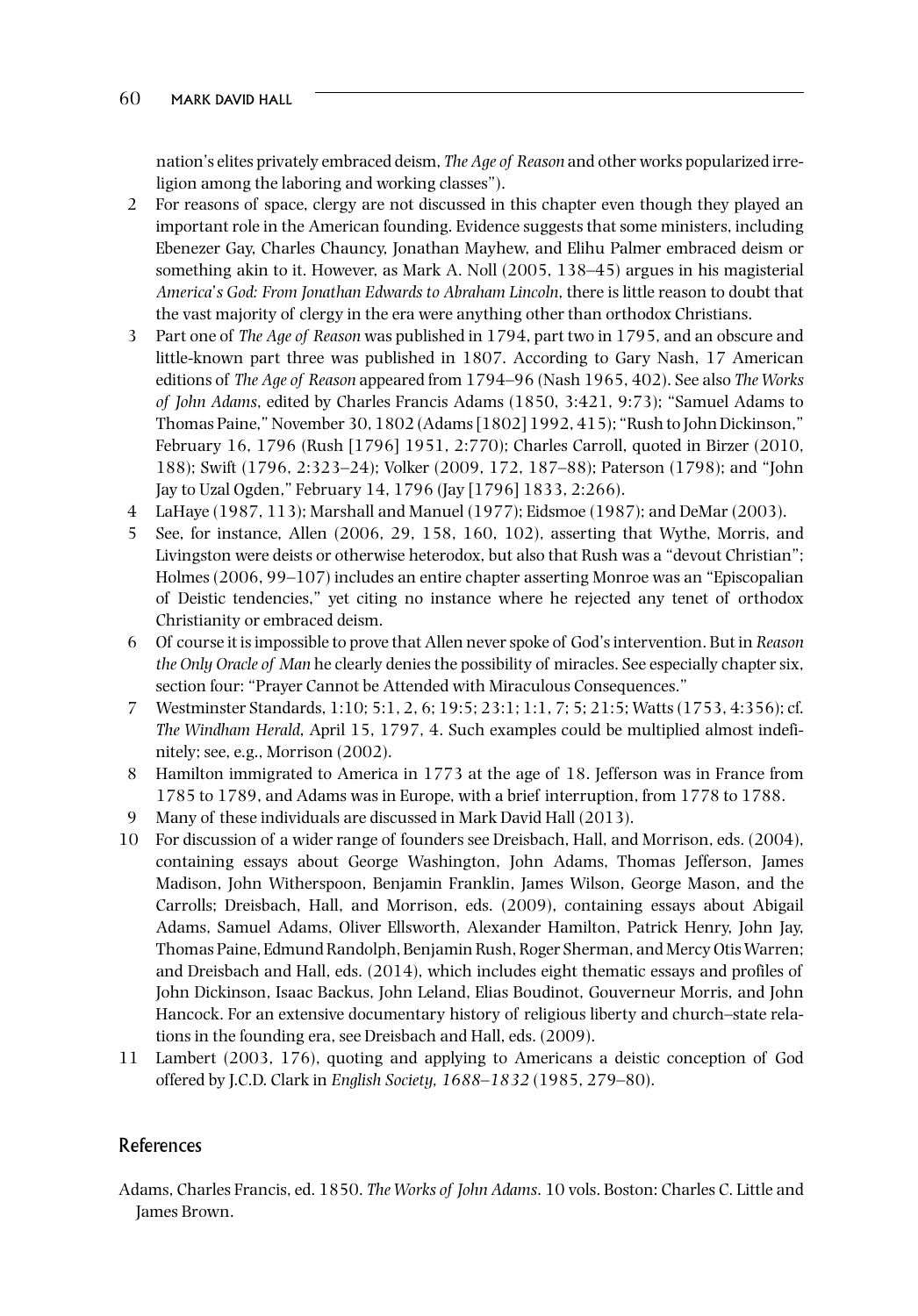- Adams, John. (1816a) 1959. November 4. "Adams to Jefferson." In *The Adams–Jefferson Letters: The Complete Correspondence between Thomas Jefferson and Abigail and John Adams*, edited by Lester J. Cappon, Volume 2, 494. Chapel Hill: University of North Carolina Press.
- Adams, John. (1816b) 2005. March 28. "Adams to John Quincy Adams." In *The Founders on Religion* by James H. Hutson, 121. Princeton, NJ: Princeton University Press.
- Adams, Samuel. (1802) 1992. November 20. "Samuel Adams to Thomas Paine." In *Paine: Collected Writings*, edited by Eric Foner, 415. New York: Library of America.
- Ahlstrom, Sydney E. 1975. *A Religious History of the American People*. 2 vols. Garden City, NY: Doubleday.
- Allen, Brooke. 2006. *Moral Minority: Our Skeptical Founding Fathers*. Chicago: Ivan R. Dee.
- Allen, Ethan. 1784. *Reason the Only Oracle of Man*. Bennington: Haswell & Russell.
- Beard, Charles A., and Mary R. Beard. 1930. *The Rise of American Civilization*. New York: The Macmillan Company.
- Birzer, Bradley J. 2010. *American Cicero: The Life of Charles Carroll*. Wilmington: ISI Books.
- Carey, George, and James McClellan, eds. 2001. *The Federalist*. Indianapolis: Liberty Fund Press.
- Chinard, Gilbert, ed. 1940. *George Washington as the French Knew Him: A Collection of Texts*. Princeton, NJ: Princeton University Press.
- Clark, J.C.D. 1985. *English Society, 1688–1832: Ideology, Social Structure and Political Practice During the Ancien Regime*. Cambridge: Cambridge University Press.
- Declaration of Independence. July 4, 1776. The Avalon Project at Yale Law School. http://avalon. law.yale.edu/18th\_century/declare.asp. Accessed July 2015.
- DeMar, Gary. 2003. *America's Christian Heritage*. Nashville: Broadman & Holman.
- Dreisbach, Daniel L., and Mark David Hall. 2009. *The Sacred Rights of Conscience: Selected Readings on Religious Liberty and Church–State Relations in the American Founding*. Indianapolis: Liberty Fund Press.
- Dreisbach, Daniel L., and Mark David Hall, eds. 2014. *Faith and the Founders of the American Republic*. Oxford and New York: Oxford University Press.
- Dreisbach, Daniel L., Mark David Hall, and Jeffry Morrison, eds. 2004. *The Founders on God and Government*. Lanham, MD: Rowman & Littlefield.
- Dreisbach, Daniel L., Mark David Hall, and Jeffry Morrison, eds. 2009. *The Forgotten Founders on Religion and Public Life*. Notre Dame, IN: University of Notre Dame Press.
- Eidsmoe, John. 1987. *Christianity and the Constitution: The Faith of Our Founding Fathers*. Grand Rapids, MI: Baker Book House.
- Ellis, Joseph. 2004. *His Excellency: George Washington*. New York: Vintage Books.
- Farrand, Max. 1987. *The Records of the Federal Convention of 1787*, rev. ed. Volume 1. 4 vols. New Haven, CT: Yale University Press.
- Fea, John. 2010. *Was America Founded as a Christian Nation?: A Historical Introduction*. Louisville, KY: Westminster John Knox Press.
- Finke, Roger, and Rodney Stark. 1992. *The Churching of America, 1776–1990: Winners and Losers in Our Religious Economy*. New Brunswick: Rutgers University Press.
- Franklin, Benjamin. (1725) 1959. "A Dissertation of Liberty and Necessity, Pleasure and Pain." In *The Papers of Benjamin Franklin*, edited by Leonard Labaree et al., Volume 1, 57–71. 37 vols. New Haven, CT: Yale University Press.
- Franklin, Benjamin. (1790) 1987. May 9. "Franklin to Stiles." In *Benjamin Franklin: Writings*, edited by J.A. Leo LeMay, 178–80. New York: Library of America.
- Franklin, Benjamin. 1986. *Benjamin Franklin's Autobiography: A Norton Critical Edition*, edited by J.A. Leo Lemay and P.M. Zall. New York: W.W. Norton.
- Gaustad, Edwin. 1993. *A Documentary History of Religion in America*, 2nd ed. 2 vols. Grand Rapids, MI: William B. Eerdmans.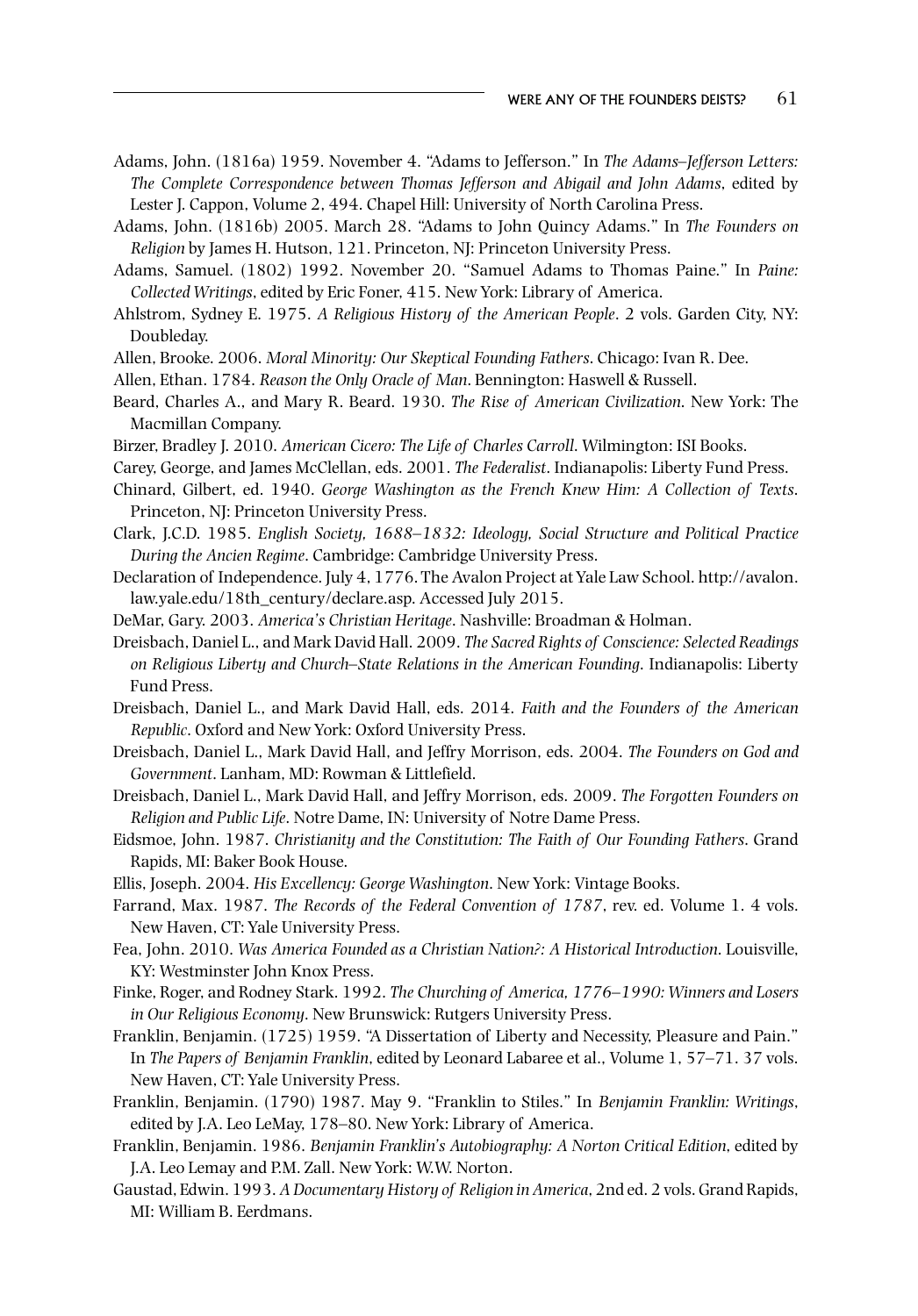- Green, Steven K. 2010. *The Second Disestablishment: Church and State in Nineteenth‐Century America*. New York: Oxford University Press.
- Hall, Mark David. 2013. *Roger Sherman and the Creation of the American Republic*. New York: Oxford University Press.
- Hamilton, Alexander. (1804) 1979. April 13. "Hamilton to Unknown Recipient." In *Papers of Alexander Hamilton*, edited by Harold Syrett et al., Volume 27, 219. New York: Columbia University Press.
- Holmes, David L. 2006. *Faiths of the Founding Fathers*. Oxford and New York: Oxford University Press.
- Hughes, Richard T. 2003. *Myths America Lives By*. Urbana: University of Illinois Press.
- Hutson, James H., ed. 2005. *The Founders on Religion: A Book of Quotations*. Princeton, NJ: Princeton University Press.
- Jacoby, Susan. 2004. *Freethinkers: A History of American Secularism*. New York: Metropolitan Books.
- Jay, John. (1796) 1833. February 14. "John Jay to Uzal Ogden." In *The Life of John Jay*, edited by William Jay. 2 vols. New York: J. & J. Harper.
- Jefferson, Thomas. (1787) 1955. *Notes on the State of Virginia*. Edited by William Peden. Chapel Hill: University of North Carolina Press.
- Jefferson, Thomas. 1801. March 4. "First Inaugural Address." The Avalon Project at Yale Law School. http://avalon.law.yale.edu/19th\_century/jefinau1.asp. Accessed July 2015.
- Jefferson, Thomas. (1819) 1993. October 31. "Jefferson to Short." In *The Life and Selected Writings of Thomas Jefferson*, edited by Adrienne Koch and William Peden, 634. New York: Random House.
- Jefferson, Thomas. (1825) 1998. May 8. "Jefferson to Henry Lee." In *The Life and Selected Writings of Thomas Jefferson*, edited by Adrianne Koch and William Peden, 656–57. New York: Random House.
- Kaye, Harvey. 2005. *Thomas Paine and the Promise of America*. New York: Hill and Wang.
- LaHaye, Tim. 1987. *Faith of Our Founding Fathers*. Brentwood: Wolgemuth & Hyatt.
- Lambert, Frank. 2003. *The Founding Fathers and the Place of Religion in America*. Princeton, NJ: Princeton University Press.
- Lillback, Peter, with Jerry Newcomb. 2006. *George Washington's Sacred Fire*. Bryn Mawr: Providence Forum Press.
- Marshall, John. 1832. *The Life of George Washington*. 2 vols. Philadelphia: James Crissy.
- Marshall, Peter, and David Manuel. 1977. *The Light and the Glory*. Grand Rapids, MI: Fleming H. Revell.
- Martin, William. 1996. *With God on Our Side: The Rise of the Religious Right in America*. New York: Broadway.
- Meade, Bishop William. 1857. *Old Churches, Ministers, and Families of Virginia*. 2 vols. Philadelphia: J.B. Lippencott.
- Morrison, Jeffry H. 2002. "Political Theology in the Declaration of Independence." Conference Paper, April 4–5. Princeton University.
- Nash, Gary. 1965. "The American Clergy and the French Revolution." *The William and Mary Quarterly* 22 (3): 402.
- Noll, Mark A. 2005. *America's God: From Jonathan Edwards to Abraham Lincoln*. New York: Oxford University Press.
- Paine, Thomas. (1778) 1995. *The American Crisis*. In *Paine: Collected Writings*, edited by Eric Foner. New York: Library of America.
- Paine, Thomas. (1794–96) 2010. *The Age of Reason*. Edited by Moncure Daniel Conway. Seaside, OR: Watchmaker Publishing.